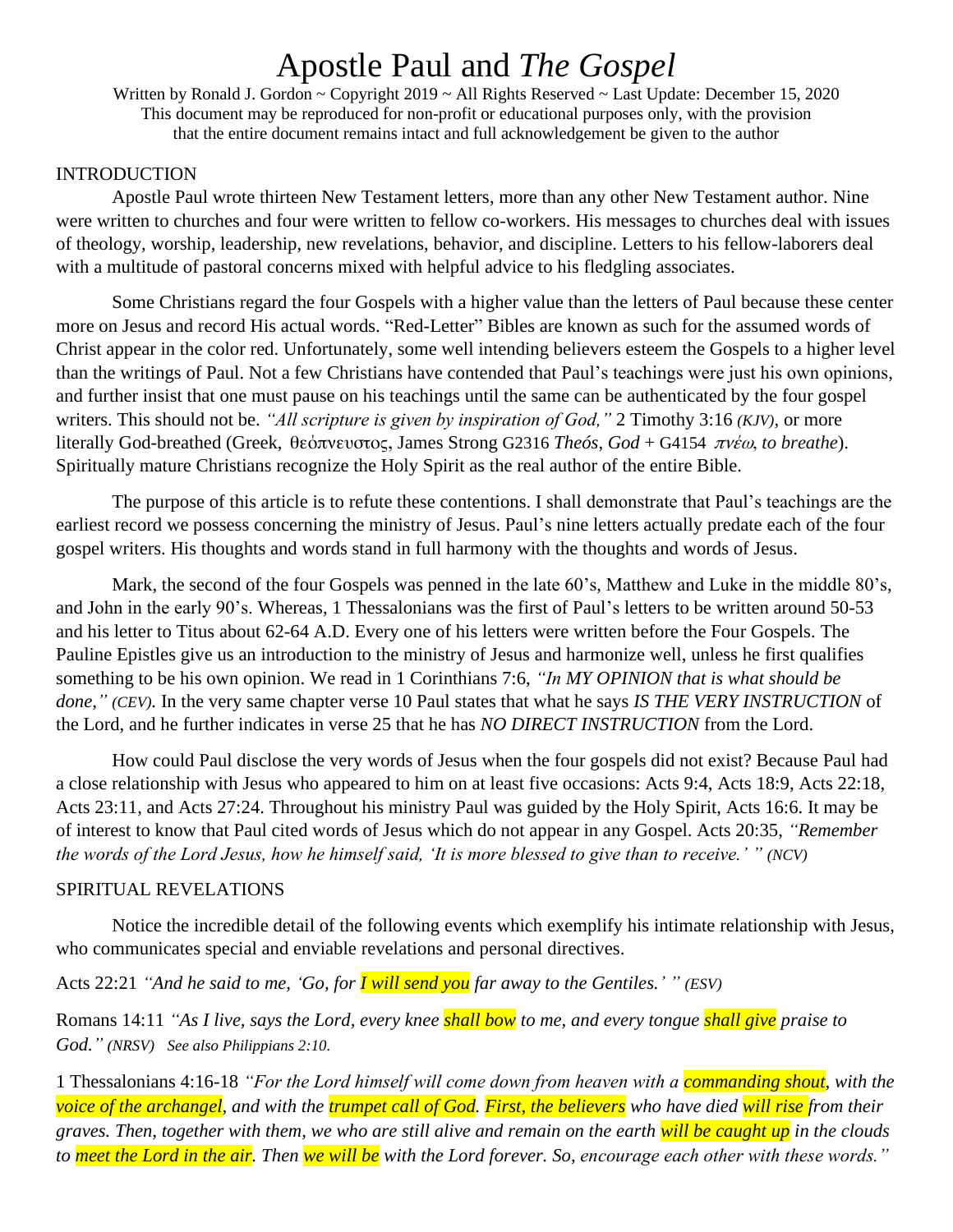Written by Ronald J. Gordon ~ Copyright 2019 ~ All Rights Reserved ~ Last Update: December 15, 2020 This document may be reproduced for non-profit or educational purposes only, with the provision that the entire document remains intact and full acknowledgement be given to the author

1 Corinthians 15:51-53 *"Behold! I tell you a mystery. We shall not all sleep (die), but we shall all be changed, in a moment, in the twinkling of an eye, at the last trumpet. For the trumpet will sound, and the dead will be raised imperishable, and we shall be changed. For this perishable body must put on the imperishable, and this mortal body must put on immortality." (ESV)*

Galatians 1:11-12 *"Now I want you to know, brothers, that the gospel preached by me is not based on human thought. For I did not receive it from a human source and I was not taught it, but it came by a revelation from Jesus Christ." (HCSB)*

Not from a human source. Stated in great detail. Unknown to anyone else. Apostle Paul was given special insight into divine matters. Whereas the four gospels record *historical* events, Paul explains and interprets the *ministry* of Jesus. It should be noted that not only do the contentions of modern critics stand against the veracity of Paul's teachings, but that the exact opposite is even more plausible. Each of the gospel writers should be applauded for conveying their personal first-hand accounts, but it is the ministry of this Apostle that demands the highest echelon of our respect and admiration.

### WORDS & THOUGHTS

Aside from the fact that he penned about half of the New Testament, he alone demonstrates Jesus' prophetic fulfillment of atoning redemption predestined by God. Interestingly Paul records some of the most sacred words of Jesus before the four gospel writers even touched their quills.

**Paul**: *"For I have received of the Lord that which also I delivered unto you, that the Lord Jesus the same night in which he was betrayed took bread: And when he had given thanks, he brake it, and said, 'Take, eat: this is my body, which is broken for you: this do in remembrance of me.' After the same manner also he took the cup, when he had supped, saying, 'this cup is the new testament in my blood: this do ye, as oft as ye drink it, in remembrance of me. For as often as ye eat this bread, and drink this cup, ye do shew the Lord's death till he come,' "* 1 Corinthians 11:23-26. *(KJV)*

**Jesus**: *"And he took the cup, and gave thanks, and said, 'Take this, and divide it among yourselves' … And he took bread, and gave thanks, and brake it, and gave unto them, saying, 'This is my body which is given for you: this do in remembrance of me.' Likewise also the cup after supper, saying, 'This cup is the new testament in my blood, which is shed for you,' "* Luke 22:17-20. *(KJV)*

**Paul**: Romans 14:14 *"I know and am persuaded in the Lord Jesus that nothing is unclean in itself, but it is unclean for anyone who thinks it unclean." (ESV)*

**Jesus**: Luke 11:41*"But give from your heart to those in need, and then everything will be clean for you."(NET)*

**Paul**: Romans 13:7 *"Render therefore to all their dues: tribute to whom tribute is due; custom to whom custom; fear to whom fear; honour to whom honour." (KJV)*

**Jesus**: Luke 20:25 *"And he said unto them, Render therefore unto Caesar the things which be Caesar's, and unto God the things which be God's." (KJV)*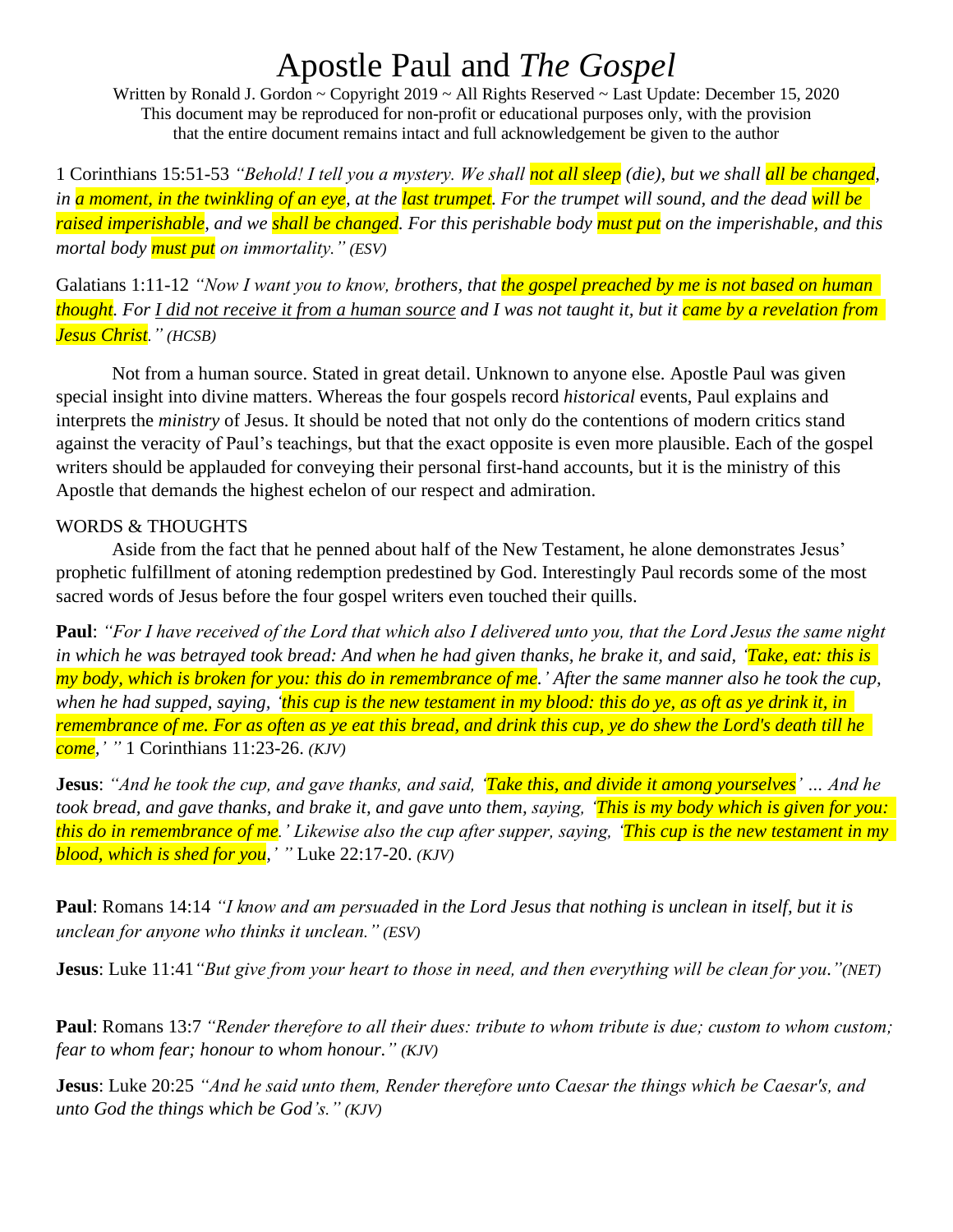Written by Ronald J. Gordon ~ Copyright 2019 ~ All Rights Reserved ~ Last Update: December 15, 2020 This document may be reproduced for non-profit or educational purposes only, with the provision that the entire document remains intact and full acknowledgement be given to the author

**Paul**: 1 Corinthians 9:14 *"In the same way, the Lord has commanded that those who tell the Good News should get their living from this work." (NCV)*

**Jesus**: Luke 10:7 *"And in the same house remain, eating and drinking such things as they give: for the labourer is worthy of his hire. Go not from house to house." (KJV)*

### JESUS PROCLAIMED, PAUL EXPLAINED

The *Age of Grace* did not start in Bethlehem's manger. It descended on humanity at that special moment when God rent the Veil of the Temple from the top to the bottom *(Matthew 27:51)*. Literally, descending from heaven to earth. Differences between the focused ministries of Jesus and Paul can easily be explained within this context. Jesus stated the purpose of His mission in Matthew 15:24, *"I was sent only to the lost sheep of the nation of Israel."* Paul stated the purpose of his mission in Romans 11:13, *"I am an apostle to the Gentiles."*

Jesus preached repentance among the lost sheep of Israel. *"I have not come to call the righteous but sinners to repentance,"* Luke 5:32. Paul preached grace to the Gentile world, *"For by grace are ye saved through faith,"* Ephesians 2:8. Their messages were different because one transpired before the moment of atonement at Calvary while the other commenced beyond. We must remember that until the Veil was rent, the Law of Moses was still in effect. Nearly all of the four accounts occurred under Old Testament Law even though placed in the New Testament. Jesus came to fulfill the Law *(Matthew 5:17)*, not destroy it. By saying this He was telling Israel that obedience to every part of the Law was not impossible as it had seemed *(Acts 15:10)*. Jesus was going to do just that. He would live perfectly by every statute – and He did.

Grace (χάρις, *khar'-ece,* Strong G5485) appears 102 times in the letters of Paul. The best-known verse is probably Ephesians 2:8-9, *"For by grace are ye saved through faith; and that not of yourselves: it is the gift of God: Not of works, lest any man should boast." (KJV)* Paul was the herald of God's sovereign grace through the atonement of Jesus to all people, *"This is good and acceptable in the sight of God our Savior, who desires all men to be saved and to come to the knowledge of the truth,"* 1Timothy 2:3-4. *(NASB)* The Law was broken by Israel but faithfully lived by Jesus. Grace was the original intention of God and Paul fervently proclaimed it.

Paul is the human gateway to understanding the plan of God by which Jesus would redeem fallen sinners through repentance, to become adopted children of God by their faith and His gift of grace.

Romans 5:1-2 *"Therefore, since we have been justified by faith, we have peace with God through our Lord Jesus Christ. Through him we have also obtained access by faith into this grace in which we stand, and we rejoice in hope of the glory of God." (KJV)*

Galatians 4:4-5 *"But when the fullness of time had come, God sent his Son, born of a woman, born under the law, in order to redeem those who were under the law, so that we might receive adoption as his children." (ISV)*

### THE FOUR GOSPELS

Jesus and the Gospels writers have their rightful place in our faith journey. Embedded deep within us are memorable events and teachings. Creeds of the early Church were shaped around these four accounts. Usually beginning with the Father then the Son and ending with the Holy Spirit, interposed with notable events such as the virgin birth, miracles, death, resurrection, ascension, the second coming, and finally the Church.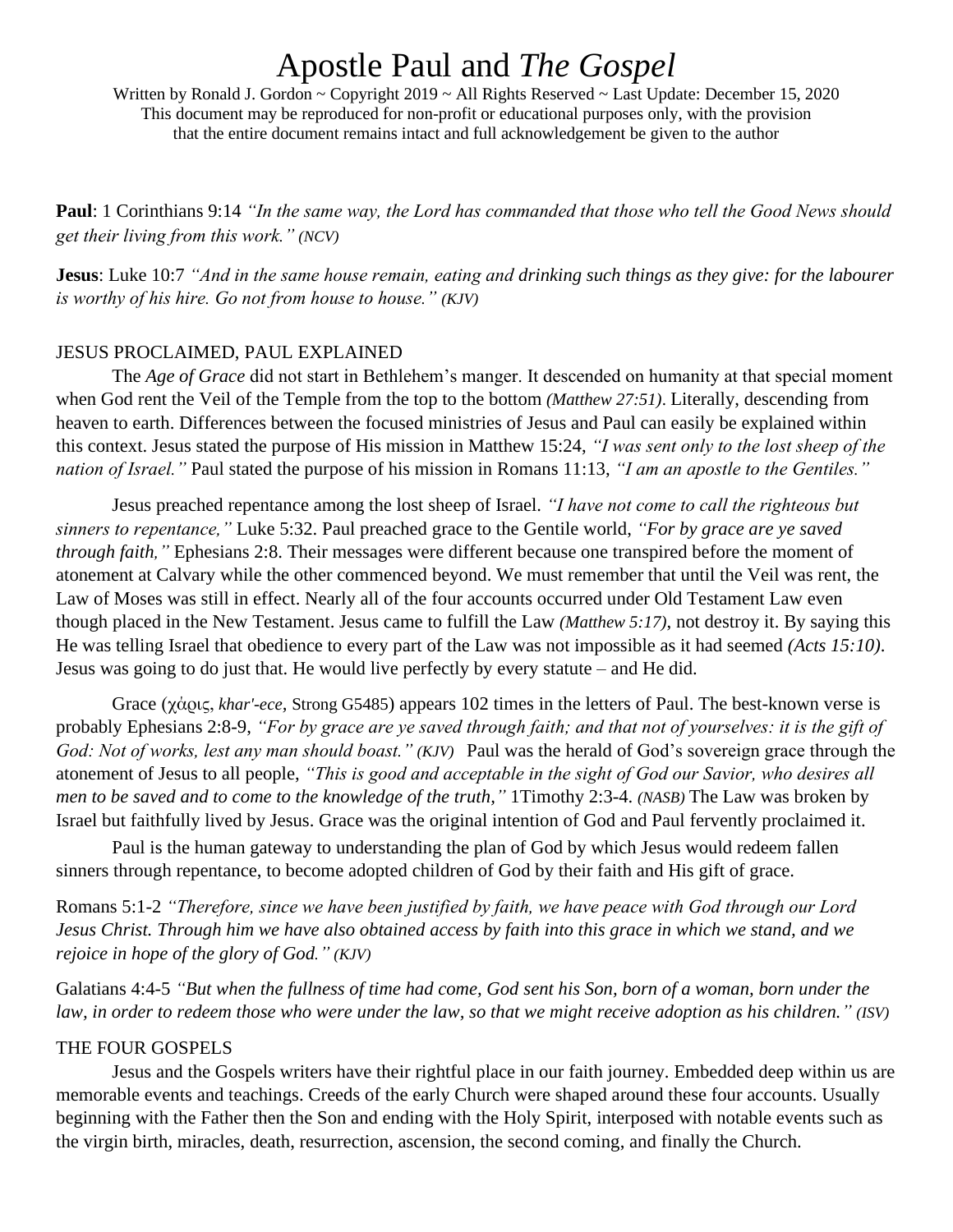Written by Ronald J. Gordon ~ Copyright 2019 ~ All Rights Reserved ~ Last Update: December 15, 2020 This document may be reproduced for non-profit or educational purposes only, with the provision that the entire document remains intact and full acknowledgement be given to the author

Each of the four men endeavored to connect their narrative with a specific audience. Matthew writes to Jewish Christians with an emphasis on fulfilled prophecies that prove Jesus is the promised messiah. Shortest of all is Mark who is thought to have been in Rome with Peter. He portrays Jesus as a suffering servant, a needed model for Christians suffering persecution in the capital of the Empire. Luke pictures Jesus as perfect and sinless to an unknown man named Theophilus. Matthew's account is the most Jewish and John is the most Gentile. John's purpose is firmly stated in 21:25, *"But these are written so that you may come to believe that Jesus is the Messiah, the Son of God, and that through believing you may have life in his name." (NRSV)*

But if we always refer to these as the four gospels, we miss the richness of *The Gospel* as proclaimed to shepherds, *"I bring you good tidings of great joy,"* Luke 2:10*. (KJV)* The real Good News is that Jesus died in order to forgive sins and promise eternal life, *"For God so loved the world, that he gave his only begotten Son, that whosoever believeth in him should not perish, but have everlasting life,"* John 3:16. *(KJV)* Four great men have introduced us to The Gospel but it would remain for Paul to explain the necessity or scope of *The Gospel.*

### DEPTH & PERCEPTION

Paul's epistles were widely disseminated. A fellow apostle speaks of his letters as *"hard to understand,"* 2 Peter 3:16, from Greek, δυσνόητος, *doos-no'-ay-tos,* Strong G1425, a derivative of δυσνόητος, G3539, meaning *"to exercise the mind."* In other words, to understand Paul, you need to think! Deeply and astutely. Christians reading his letters in a modern world face several challenges that may elude or confuse.

He was a strict Pharisee devoted to the Torah which requires a Hebraic approach to fully comprehend his depth of interpretation. Not a few Hebrew idiomatic concepts do not easily transfer into the Greek language and are further misconstrued when translated a second time into modern English.

Biased theology can mislead even serious biblical study when previously instilled with concepts before actually reading an epistle (did Paul teach *"we are no longer under the law"*). Peter was keenly aware of such predilections in his own time and offered a few examples, *"the ignorant and unstable twist."* Ignorant doesn't mean dumb but rather unschooled, easily predisposed to *"twist"* original concepts to their own way of thinking.

Modern believers can likewise see duplicity in the Roman epistle and "twist" his words themselves, *"you are not under law but under grace,"* Romans 6:14 *(HCSB)* with Romans 3:31, *"Do we then cancel the law through faith? Absolutely not! On the contrary, we uphold the law." (HCSB)*

How do we resolve that which seems inexplicable? Cultural background. Gentiles coming to Christ from a pagan background might feel compelled to follow the Law in order to be saved. To them Paul stresses grace instead of the Law, but to the Jewish mind he stresses the spirit of the Law. For if the Jewish believer thought Paul was abrogating the Torah, they may appear as Judaizers who want to preserve their heritage. Mix both in one room and you can understand the conflicts and better appreciate his ministerial proficiency. *"For there is no distinction between Jew and Greek; for the same Lord is Lord of all,"* Romans 10:12. *(ESV)*

What the four gospel writers introduced is now expounded by Paul who published long before them. Paul was relying on Jesus to guide him, not that of men. *"For I would have you know, brethren, that the gospel which was preached by me is not according to man. For I neither received it from man, nor was I taught it, but I received it through a revelation of Jesus Christ,"* Galatians 1:11-12. *(NASB)*

Grace and faith are essential to each other so Paul begins his journey with the faith of Abraham, solidly rooted within Judaism, his first audience. *"What then shall we say was gained by Abraham, our forefather according to the flesh? For if Abraham was justified by works, he has something to boast about, but not before God. For what does the Scripture say? 'Abraham believed God, and it was counted to him as righteousness.'*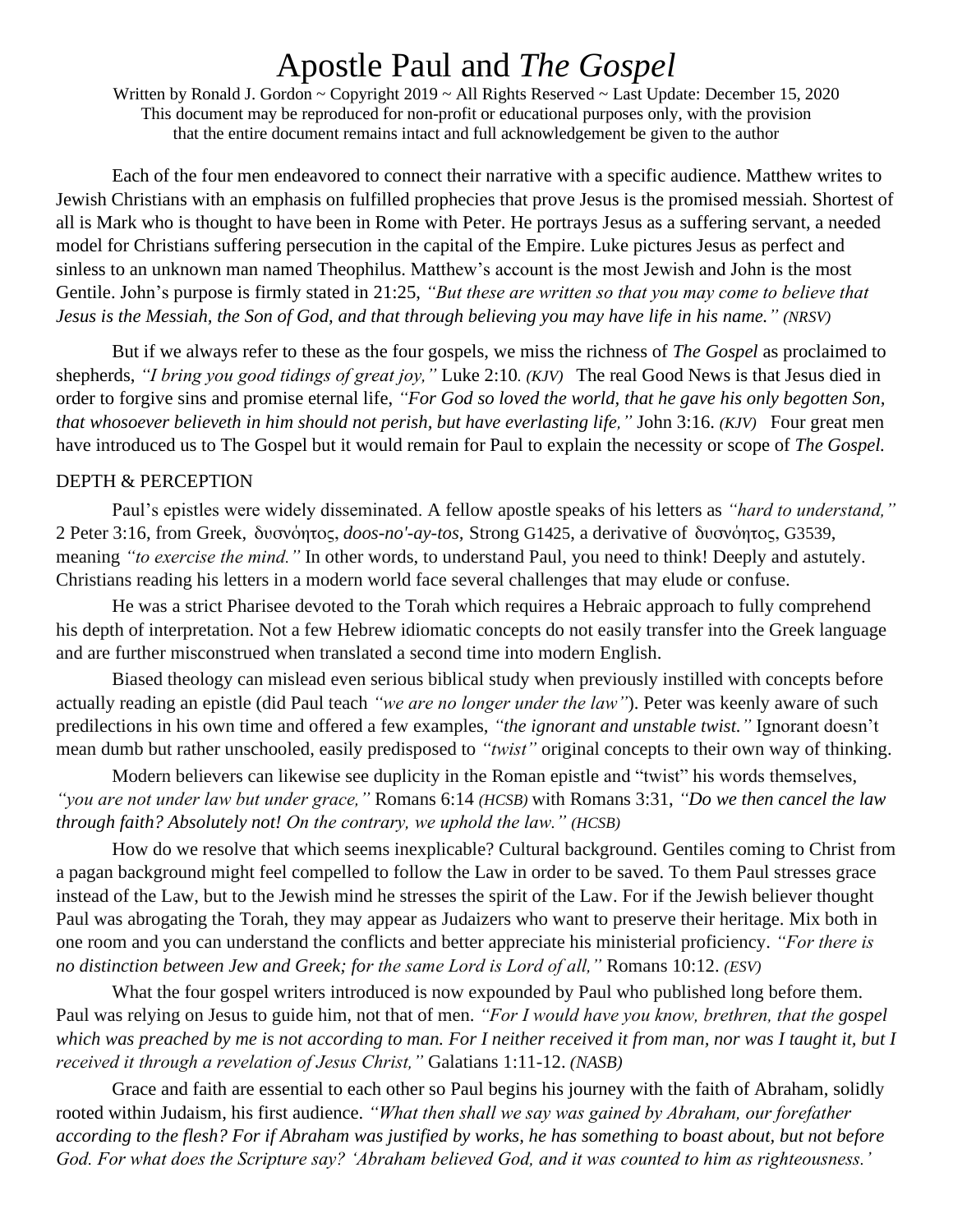Written by Ronald J. Gordon ~ Copyright 2019 ~ All Rights Reserved ~ Last Update: December 15, 2020 This document may be reproduced for non-profit or educational purposes only, with the provision that the entire document remains intact and full acknowledgement be given to the author

*Now to the one who works, his wages are not counted as a gift but as his due. And to the one who does not work but believes in him who justifies the ungodly, his faith is counted as righteousness,"* Romans 4:1-5. *(ESV)*

Salvation could be described as God the Father reaching downward from heaven with the gift of grace, and in response we reach upward with our faith, and the shed blood of Christ binds each together. This mutual handshake solidifies our justification with the Father and concludes with our eternity in heaven.

### THE POCKET GOSPEL

*"Everyone has sinned and fallen short of God's glorious standard, and all need to be made right with God by his grace, which is a free gift. They need to be made free from sin through Jesus Christ. God sent him to die in our place to take away our sins. We receive forgiveness through faith in the blood of Jesus' death,"* Romans 3:23-25. *(NCV)*

Pastors and educators have labeled these verses *The Pocket Gospel* meaning the entirety of God's plan of redemption can be neatly summarized in a few words. Imagine, all four Gospel accounts in one Pocket.

- $\triangleleft$  Everyone is guilty of sin.
- ❖ Jesus died to remove our sins.
- ❖ God forgives our sins because of Jesus.

The book of Romans is an immense Christology. Paul explicates the full intentions of God from the Patriarchs to the Prophets. From the Exodus to the Monarchy. From the Babylonian Captivity to the ministry of Christ. From Christ's resurrection to His return. Paul cultivated a miniscule sect of believers across a multitude of nations that would later grow into a worldwide community of devotees.

*"So, we continue to preach Christ to each person, using all wisdom to warn and to teach everyone, in order to bring each one into God's presence as a mature person in Christ. To do this, I work and struggle, using Christ's great strength that works so powerfully in me,"* Colossians 1:28-29. *(NCV)*

### JEW FIRST THEN GENTILE

Paul anguished over the outright rejection of Christ by his fellow Jewish community. He described their spiritual blindness as the veil on the face of Moses in the wilderness. *"Yes, to this day whenever Moses is read, a veil lies over their hearts. But when one turns to the Lord, the veil is removed,"* 2 Corinthians 3:15-16. *(ESV)*

His emotional sorrow for Israel is devasting, Romans 9:2-3, *"I have deep sorrow and unceasing anguish*  in my heart, for I could wish that I myself were condemned and cut off from Christ for the sake of my brothers, *my relatives according to the flesh." (ISV)* Nevertheless, he persisted in winning them to Christ. Eventually their recalcitrant attitude directed him to focus on the Gentile world as was originally commissioned by Jesus. *"It was necessary that the word of God be spoken first to you. Since you thrust it aside and judge yourselves unworthy of eternal life, behold, we are turning to the Gentiles,"* Acts 13:46. *(ESV)*

Who among us can truly fathom the overwhelming odds against Paul? *"But we preach Christ crucified, a stumbling block to the Jews and foolishness to the Gentiles,"* 1 Corinthians 1:23. *(HCSB)* He steadfastly committed himself to seek out lost souls without regard for personal loss. *"For we preach not ourselves, but Christ Jesus the Lord,"* 2 Corinthians 4:5. *(KJV)* This message was preached in Corinth, one of the most sinful regions in the 1st Century. Their own pejorative comment was *"To create a pervert was to Corinthianize him."* Jesus assured Paul that no harm would come to him in this city *(Acts 18:10)* because there are many to be saved.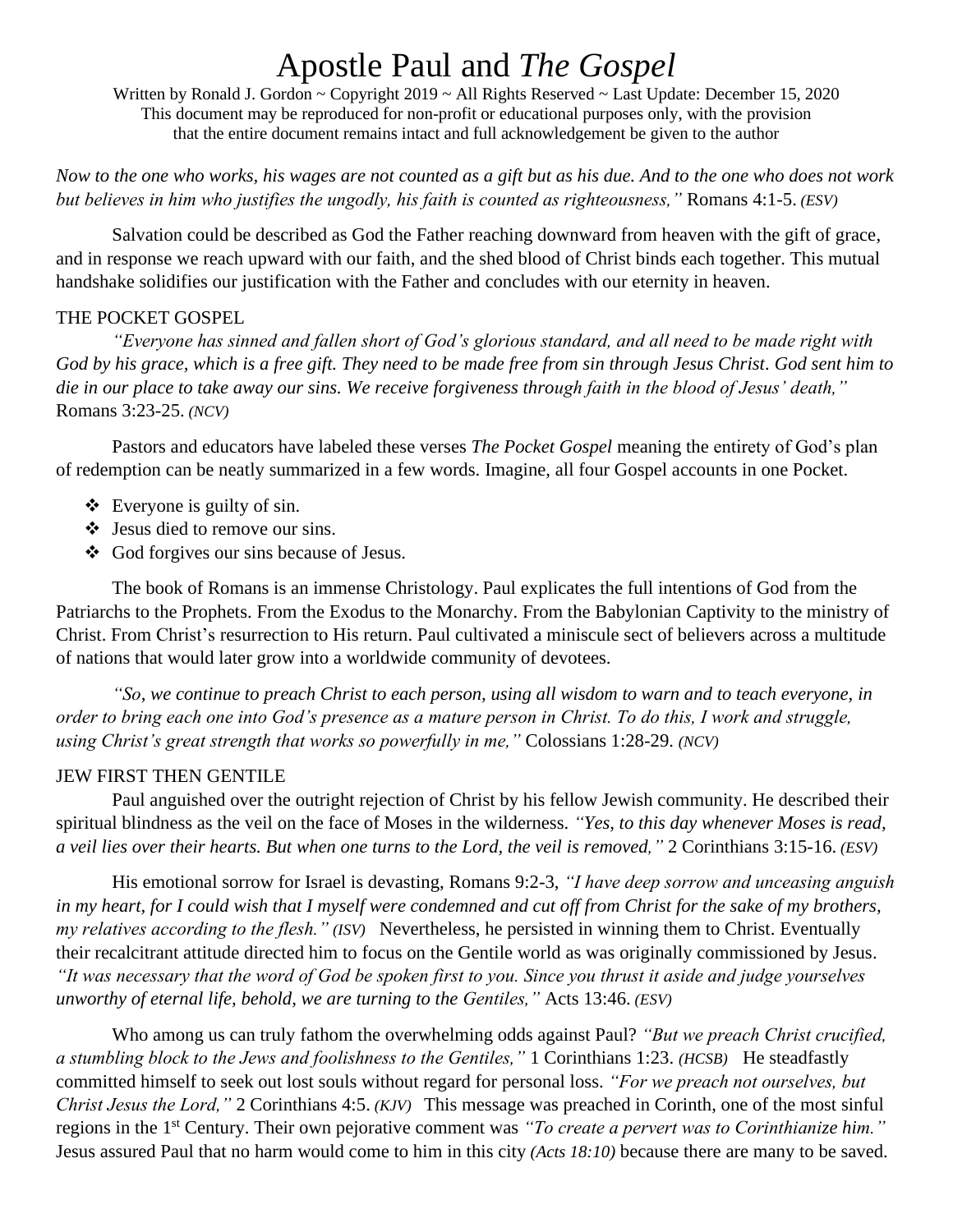Written by Ronald J. Gordon ~ Copyright 2019 ~ All Rights Reserved ~ Last Update: December 15, 2020 This document may be reproduced for non-profit or educational purposes only, with the provision that the entire document remains intact and full acknowledgement be given to the author

Jesus was the Messiah to the Jew and Christ to the Greek speaking Gentile. As usual, Paul began his mission with fellow countrymen, *"the Jew first, and also of the Gentile,"* Romans 2:9-10. *(KJV)*

### HEART OF THE GOSPEL

Every letter of Paul following the book of Roman is generally correctional in nature. Romans is key to understanding matters from God's point of view, the necessity of Jesus' ministry, and our comprehension of the basic framework. His letter to Rome explains the heart of *The Gospel* and how it should evoke an appropriate response to God's grace in our daily lives. We are introduced to the assurance of salvation by our response. Very basic spiritual elements are fully explained, many times interjecting unthought of analogies.

### Pagan Knowledge of God

*"For God's wrath is revealed from heaven against all godlessness and unrighteousness of people who by their unrighteousness suppress the truth, since what can be known about God is evident among them, because God has shown it to them. For His invisible attributes, that is, His eternal power and divine nature, have been clearly seen since the creation of the world, being understood through what He has made. As a result, people are without excuse,"* Romans 1:18-20 *(HCSB)*

Verse 18 begins the first major section of Romans that will progress into chapter 3. After having just presented brief yet good words about the gospel of Christ, in stark contrast, Paul now gives us bad words about the ungodly with the subtlety of a battering-ram. His lengthy arguments might easily coalesce into one word – "condemnation." The gauntlet of debate has been thrown.

The Apostle forcefully charges unrighteous people with suppressing the truth about God. Suppress emanates from κατέχω (*katéchō*, Strong G2722, hold down) and implies a willful intent to conceal the attributes of God which Paul claims have been "evident" to every unconverted member of the human race since the creation of the world. Everyone? On distant islands? Those never hearing *The Gospel?*

Imagine a prosecuting attorney submitting an indictment against the unrighteous to a court of law without hesitation. Paul argues before the judge that the evidence of God's eternal nature has been "clearly seen," (φανερόν ἐστιν ἐν αὐτοῖς, "manifest in them"). Φανερόν (G5318) literally means to shine. In this context it refers to an inner presence of mental illumination.

Finally, his closure to the jury. "Without excuse," [ἀπολογέομαι](https://en.wiktionary.org/w/index.php?title=%E1%BC%80%CF%80%CE%BF%CE%BB%CE%BF%CE%B3%CE%AD%CE%BF%CE%BC%CE%B1%CE%B9&action=edit&redlink=1) (*apologéomai*, G379, "to speak in defense"). Preceded by the letter "A" (*anapológe*̄*tos*) creates a negative form. No defense. We see no wiggle room for a rejoinder. His purpose is to fiercely demonstrate the urgent need of *The Gospel* by everyone. He is not saying you need the Gospel because of loneliness, insecurity, or financial ruin. He wants unbelievers to realize they need the Gospel because they are under the wrath of Almighty God who offers no tolerance for complacent sin. More bluntly. Folks, you're going to hell!

But there is hope. *"Therefore, just as one man's trespass (Adam) led to condemnation for all, so one man's act of righteousness (Jesus) leads to justification and life for all,"* Romans 5:18. *(NRSV)* Adam got us into this mess and Jesus can get us out of it through His propitiation for us.

### Watery Grave

*"What shall we say then? Shall we continue in sin, that grace may abound? God forbid. How shall we, that are dead to sin, live any longer therein? Know ye not, that so many of us as were baptized into Jesus Christ were baptized into his death? Therefore, we are buried with him by baptism into death: that*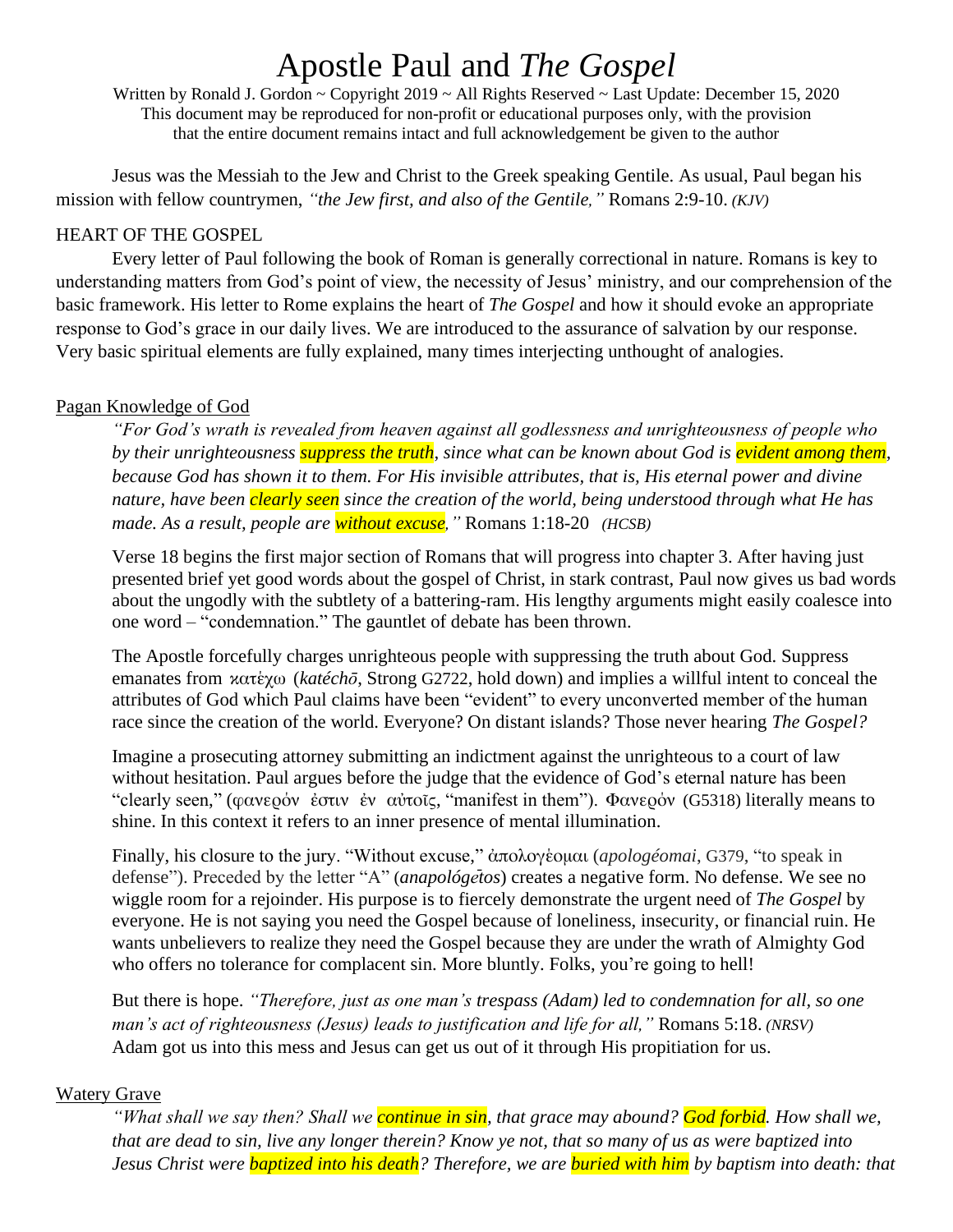Written by Ronald J. Gordon ~ Copyright 2019 ~ All Rights Reserved ~ Last Update: December 15, 2020 This document may be reproduced for non-profit or educational purposes only, with the provision that the entire document remains intact and full acknowledgement be given to the author

*like as Christ was raised up from the dead by the glory of the Father, even so we also should walk in newness of life,"* Romans 6:1-4. *(KJV) See also Romans 6:11-13.*

Water composition of the human body is about 60-65 percent. Humans need water to stay hydrated. Life could not exist without it, but water is also responsible for more deaths by natural disasters than earthquakes and tornados combined. Above water, people can live. Under water, people can drown. How interesting that water can be a symbol of both life and death.

Continue in sin that grace may abound? God forbid translates μὴ γένοιτο (mḗ, not + *gínomai,* come into being) *"Not to exist!"* The analogy of water is brilliant. We are *"baptized into His death."* Plunged into a watery grave with Christ. Staying there means dying there. Immersion is a symbolic dying to our former sin nature. *"Buried with Him."* If held under the water, baptismal candidates will die. Likewise, if forced to remain in the grasp of sin, everyone will die an eternal death. As candidates are lifted from their watery grave, they are given another chance to live, physically. As Jesus was resurrected from a garden tomb, in a symbolic way, baptismal candidates are resurrected from their watery grave to live, spiritually. Thus, the modern Christian should also *"walk in newness of life."*

### Conditional Election

*"If you confess with your mouth, 'Jesus is Lord,' and believe in your heart that God raised Him from the dead, you will be saved,"* Romans 10:9. *(HCSB)*

Programmers understand conditional statements very well. *IF* a condition is true *THEN* do something. If not, then do something *ELSE*. This construct is labeled an *IF–THEN–ELSE* routine. Logical operators are also used to bind two or more conditions together. In this passage from Romans there are two conditions, divinity and resurrection, joined with the logical operator *AND*. Therefore, both conditions must be true for the statement to be valid.

*"IF you confess with your mouth that Jesus is Lord AND believe in your heart that God raised him from the dead, (THEN) you will be saved."*

What is the first condition in order to be saved? We must acknowledge that Jesus is God. The phrase Lord Jesus *(Κύριον ᾿Ιησοῦν)* is a direct reference to His divinity, *AND*, you must also believe a second condition that God raised Him from the dead. By this you have acknowledged His resurrection which grants you victory over death. If you agree with both conditions, the Holy Spirit guarantees that you shall be saved. *(See also 1 John 5:11-13)*

How often has this question been asked? *"How can I really know for certain that I am saved?"* Paul supplies a very uncomplicated explanation with some very profound concepts.

- Confess (ὁμολογέω, homologéō, Strong G3670, affirm, declare, praise, Matthew 7:23, Acts 24:14, 1Timothy 6:12, Hebrews 11:13) Declare publicly *(mouth)* that Jesus is God.
- Believe (πιστεύω, *pisteúō,* G4100, firmly convinced, persuaded, Mark 11:23, John 5:46) In your comprehension of reality you assent without hesitation that something is true and valid.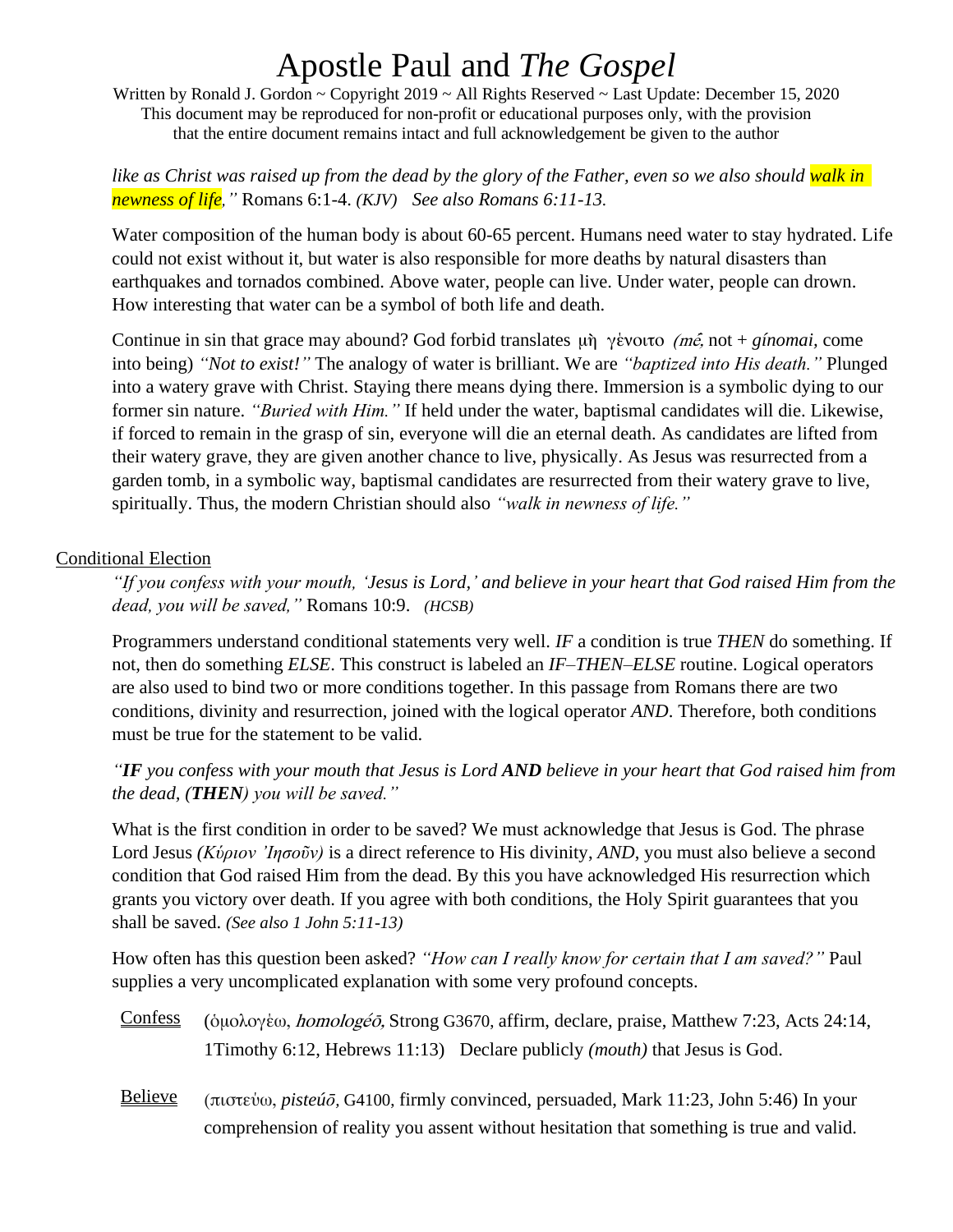Written by Ronald J. Gordon ~ Copyright 2019 ~ All Rights Reserved ~ Last Update: December 15, 2020 This document may be reproduced for non-profit or educational purposes only, with the provision that the entire document remains intact and full acknowledgement be given to the author

Raised (ἐγείρω, *egeíro*̄*,* G1453, rise, awake, set upright, Matthew 8:25, Acts 12:7, Galatians 1:1, the act of bringing someone to life or waking them from sleep.

### Providential Dominion

*"And we know that for those who love God all things work together for good,"* Romans 8:28. *(HCSB)* "Οἴδαμεν δὲ ὅτι τοῖς ἀγαπῶσι τὸν Θεὸν" / "πάντα συνεργεῖ εἰς ἀγαθόν" Very few English translations deliver the same word order as that of Greek manuscripts. The first clause in Greek reads *"For those who love God"* followed by *"all things work together for good."* Paul begins this statement with a particular emphasis on those who love God. In his mind, loving God is more important than how things may culminate. But the second clause begs us to see things from God's point of view, not our own. "τοῖς κατὰ πρόθεσιν κλητοῖς οὖσιν" Literally it reads *"to those, according to (His) purpose, being called."*

Jesus responded to the lawyer with the very same emphasis, *"You shall love the Lord your God with all your heart and with all your soul and with all your might,"* Matthew 22:37. *(ESV)* Both Paul and Jesus are acknowledging the first greatest commandment, taken from Deuteronomy 6:5, *"And thou shalt love the LORD thy God with all thine heart, and with all thy soul, and with all thy might." (KJV)* Faithful believers are precious to God. We are the "apple" of His eye *(Zechariah 2:8, Proverbs 7:2). "I have inscribed you on the palms of My hands,"* Isaiah 49:16. *(MEV)*

### Israel Chosen, Gentiles Grafted ~ Romans 11

1. *"I say then, has God rejected His people? God forbid! For I also am an Israelite, a descendant of Abraham, of the tribe of Benjamin. 2 God has not rejected His people whom He foreknew."*

11. *"I say then, have they stumbled that they should fall? God forbid! But through their transgression salvation has come to the Gentiles, to make them jealous.* 12 *Now if their transgression means riches for the world, and their failure means riches for the Gentiles, how much more will their fullness mean?"*

17. *"But if some of the branches were broken off, and you, being a wild olive shoot, were grafted in among them and became a partaker with them of the root and richness of the olive tree, 18 do not boast against the branches. If you boast, remember you do not sustain the root, but the root sustains you. 19 You will say then, "The branches were broken off, so that I might be grafted in. 20 This is correct. They were broken off because of unbelief, but you stand by faith. Do not be arrogant, but fear. 21 For if God did not spare the natural branches, neither will He spare you." (MEV)*

Romans 11 is an explanation of the partial unbelief of Israel so that Gentiles may believe. Although this chapter is not an integral part of explaining *The Gospel*, it should clarify a long-standing issue with one segment of Christianity. Replacement Theory or Supersessionism asserts that the New Covenant of Jesus supersedes the Old Covenant between God and the Jewish people. Followers of this belief claim that the Church is the new Israel and all former promises now belong instead to the Church.

In opposition is Dual-Covenant Theology which holds that the Mosaic Covenant remains in effect for the nation of Israel, and the Church may benefit from those promises as a result of being *grafted* into the same tree by God. Adherents stress that the moral law of the Old Testament still applies to Christians.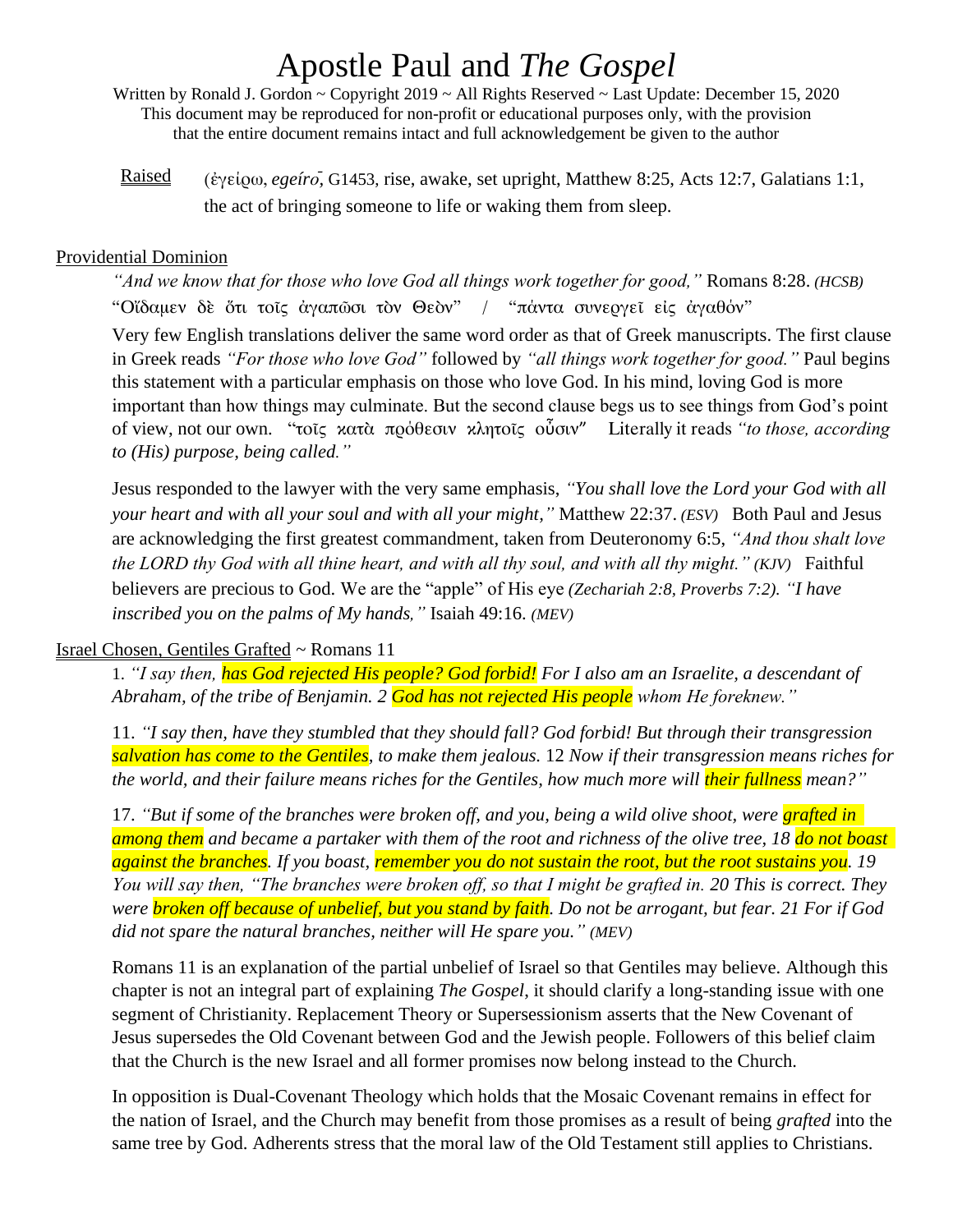Written by Ronald J. Gordon ~ Copyright 2019 ~ All Rights Reserved ~ Last Update: December 15, 2020 This document may be reproduced for non-profit or educational purposes only, with the provision that the entire document remains intact and full acknowledgement be given to the author

For example, Levitical dietary restrictions would not apply to Christians because these are not moral statues. However, stealing, murdering, and lying do apply because they have moral implications. The only way to maintain Replacement Theology is to simply ignore Romans chapter 11.

### Spiritual Gifts

*"For as we have many members in one body, and all members have not the same office: So, we, being many, are one body in Christ, and every one members one of another,"* Romans 12:4-5 *(KJV)*

*"There are various gifts, but the same Spirit. There are differences of administrations, but the same Lord. There are various operations, but it is the same God who operates all of them in all people,"*  1 Corinthians 12:4-6. *(MEV)*

*"But the fruit of the Spirit is love, joy, peace, longsuffering, gentleness, goodness, faith, meekness, temperance: against such there is no law,"* Galatians 5:22-23. *(KJV)* 

*"I say then: Walk in the Spirit, and you shall not fulfill the lust of the flesh," Galatians 5:16. (NKJV)*

One aspect that is not developed in the four Gospels is the matter of Spiritual Gifts. Naturally, the ministry of Jesus centered on the Jewish nation *(Matthew 15:24)*. It was not until the feast of Pentecost that the Holy Spirit permanently resided in the lives of believers. Acts 2:4 is generally marked as the beginning of the Church Age. It would stand to reason that any commentary about Spiritual Gifts would be found in Paul's letters instead of the later gospel writers.

A human body is comprised of many different parts with different functions. Hearts pump blood. Lungs extract oxygen. Intestines digest food. Brains think. Nerves move electricity. Paul likens Christians and their organizational functions with the human body. As human body parts need to work in cooperative harmony, so should Church members work harmoniously with others.

Jesus is the head of the Church who governs its development. The Holy Spirit dispenses various talents and skills to each member, to supply needed functions in and out of the Church. Preaching and singing within and evangelism plus service without, as a few examples.

Fruit bearing requires skills, planning, dedication, maintenance, and then harvest. Spiritual fruit bearing requires much of the same skills if expecting a good harvest of souls. Unfortunately, modern attempts at evangelism fall short of methods demonstrated by Jesus. Too often a worship services may provide little more than entertainment. Youthful needs might center more around contemporary rewards. Adults often expect spirited sermons at one extreme to political and world commentary on the other. Seniors come to church with a variety of expectations. Perhaps reassurance and comforting words. But how much of these well-intending reasons focus on individual, one-on-one saving of lost souls?

Jesus took the cultural risk of talking with a woman in a public location which challenged the universal norms of ancient times *(John 4:27)*. Additionally, her life was a culmination of sinful living. Yet through her enthusiastic response, an entire city was exposed to the saving message of God.

He took the gospel to Gentile regions of Tyre and Sidon with glorious results. He unbraided the cities of Galilee for their unbelief, stating that if the same miracles had been performed in Tyre and Sidon, those cities would have repented in sackcloth and ashes *(Matthew 11:21)*. Even the city of Sodom would have remained to His day *(Matthew 11:23)*.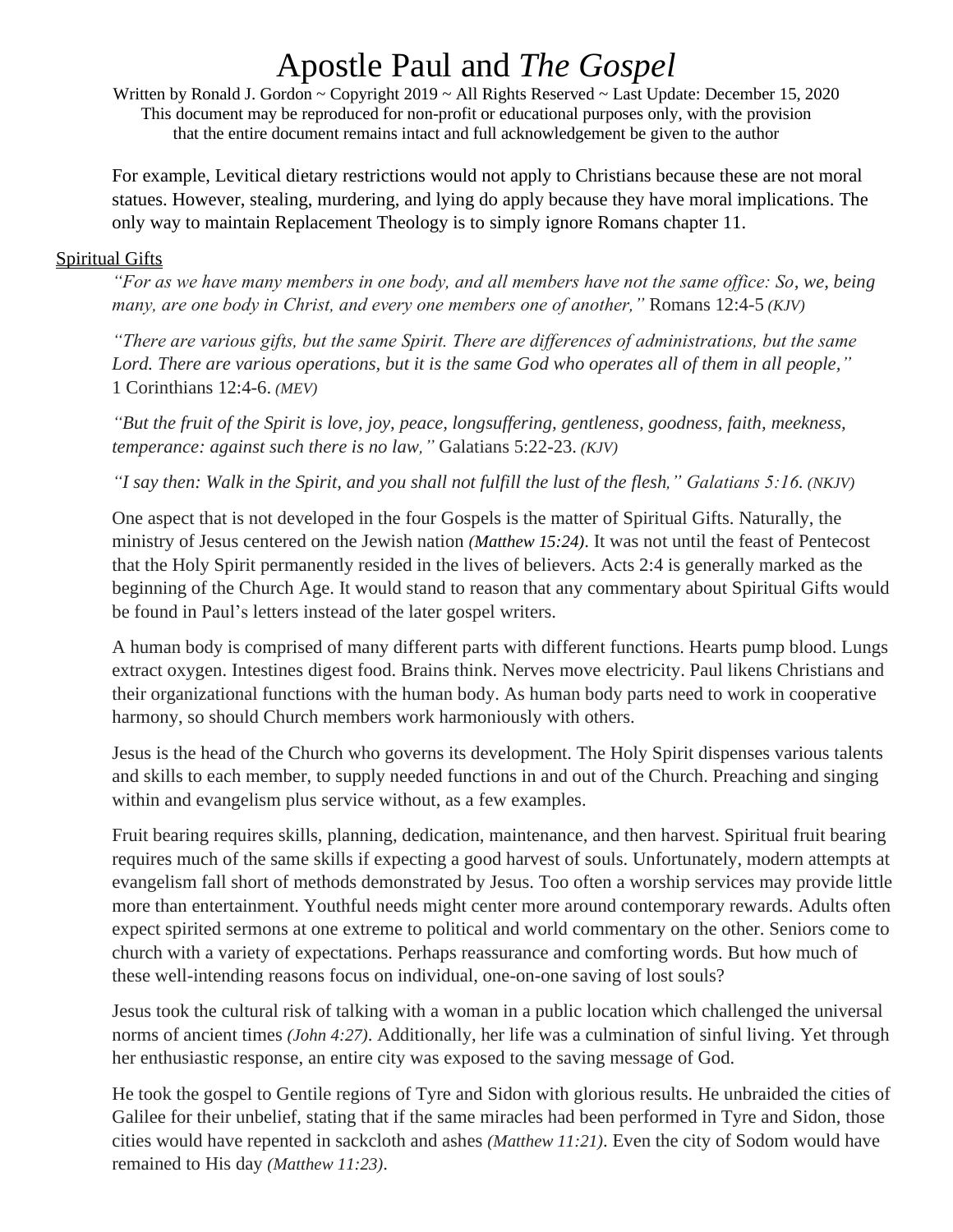Written by Ronald J. Gordon ~ Copyright 2019 ~ All Rights Reserved ~ Last Update: December 15, 2020 This document may be reproduced for non-profit or educational purposes only, with the provision that the entire document remains intact and full acknowledgement be given to the author

Paul founded more churches, witnessed to more people, instructed more leaders, bore the marks of more beatings than modern evangelists could imagine. He preached to government officials and converted some in the royal household of Caesar *(Philippians 4:22)*. This is the outcome of Holy Spirit gifts.

### Rewards for Service

*"For no one can lay another foundation than that which was laid, which is Jesus Christ. Now if anyone builds on this foundation with gold, silver, precious stones, wood, hay, or stubble, each one's work will be revealed. For the Day will declare it, because it will be revealed by fire, and the fire will test what sort of work each has done. If anyone's work which he has built on the foundation endures, he will*  receive a reward. If anyone's work is burned, he will suffer loss. But he himself will be saved, still going *through the fire,"* 1 Corinthians 3:11-15. *(MEV)*

*"The Son of Man will come again with his Father's glory and with his angels. At that time, he will reward them for what they have done,"* Matthew 16:27. *(NCV)*

*"Look! I am coming soon. I will bring my reward with me, and I will pay everyone back according to what they have done,"* Revelation 22:12 *(NTE)*

*"For our God is a consuming fire,"* Hebrews 12:29. *(WEB)*

When buildings are destroyed by fire, it is natural to comprehend the event in a negative way. There is loss of property and valued possessions. But to the chemist a flame simply reduces materials to their most basic elements such as carbon, minerals, gemstones, or crystals, devoid of human emotion.

God is also a flame that will consume the activities, works, and thoughts of our lives. Once again Paul yields new Holy Spirit revelations of that future *Day* when God will consume or reduce the many years of our lives to their most basic values. Gold, silver, precious stones represent materials that fire cannot reduce to simpler components. They remain unchanged. In the same way our spiritual contributions to the work of Christ will remain for eternal reward. Wood, hay, and stubble represent materials that fire easily consumes with nothing of value remaining which may correlate to selfishness, pride, or lethargy. Christians bound for heaven may possess all of these traits but only what is done for Christ will remain.

### Church Taken Away

1 Thessalonians 4:16-18 *"For the Lord himself will come down from heaven with a commanding shout, with the voice of the archangel, and with the trumpet call of God. First, the believers who have died will rise from their graves. Then, together with them, we who are still alive and remain on the earth will be caught up in the clouds to meet the Lord in the air. Then we will be with the Lord forever. So, encourage each other with these words."*

1 Corinthians 15:51-53 *"Behold! I tell you a mystery. We shall not all sleep, but we shall all be changed, in a moment, in the twinkling of an eye, at the last trumpet. For the trumpet will sound, and the dead will be raised imperishable, and we shall be changed. For this perishable body must put on the imperishable, and this mortal body must put on immortality." (ESV)*

Paul alone was given this special revelation on how the Church would be taken up in clouds to abide with the Lord. These two passages have surely been the most preached about, written about, sung about, and prayed over than any other promise of the New Testament. Even movie producers have repeatedly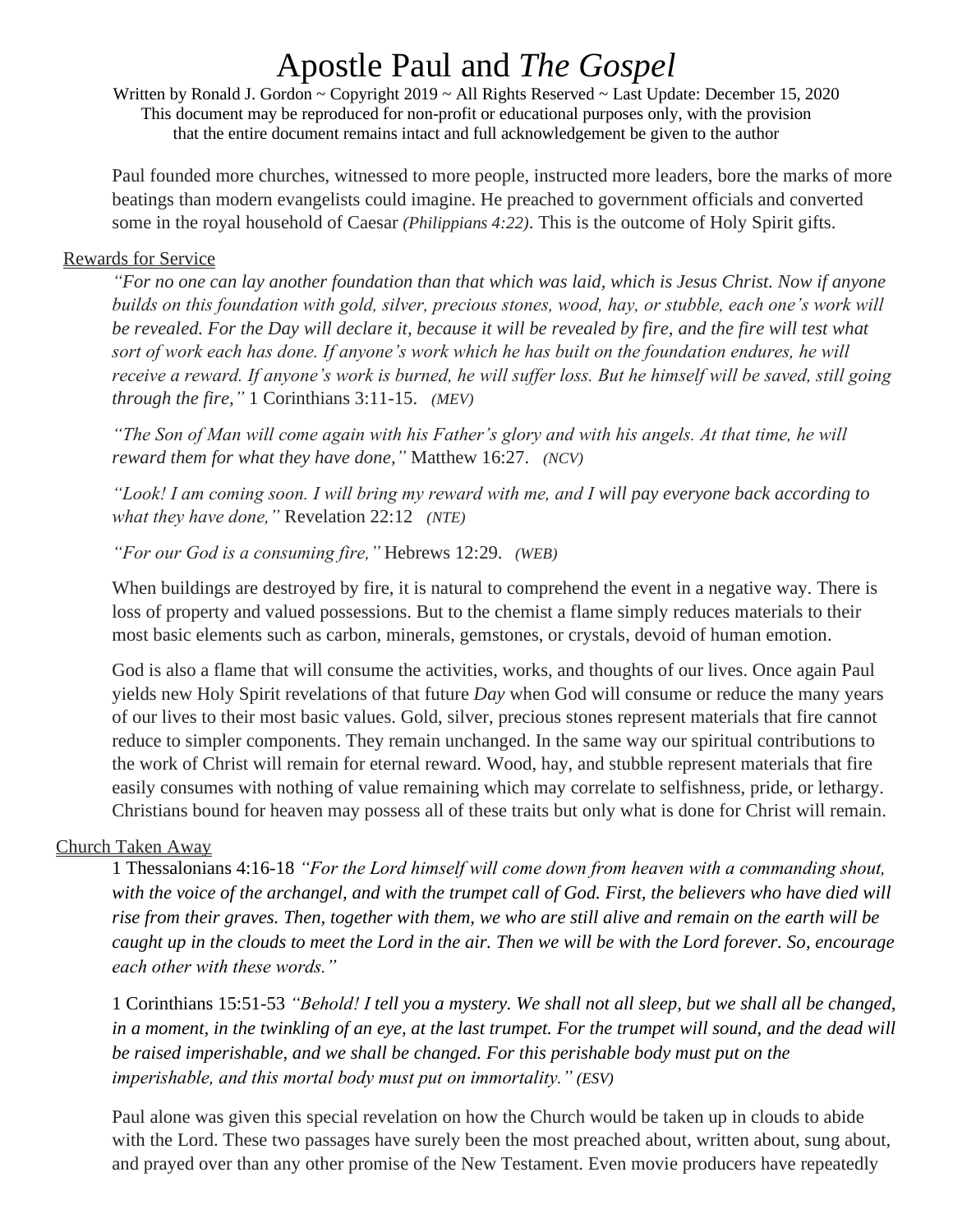Written by Ronald J. Gordon ~ Copyright 2019 ~ All Rights Reserved ~ Last Update: December 15, 2020 This document may be reproduced for non-profit or educational purposes only, with the provision that the entire document remains intact and full acknowledgement be given to the author

tried to capture this event. No other writer knew such intimate details of the Lord's return to gather His saints and firmly transfer them into eternal glory, forever. Paul's final words of comfort and assurance have blessed millions of believers *(v.18)*.

### Predestination

*"He chose us in Him before the foundation of the world, to be holy and blameless before Him in love; He predestined us to adoption as sons to Himself through Jesus Christ according to the good pleasure of His will,"* Ephesians 1:4-5. *(MEV)*

If his previous words brought comfort to many, these words have brought more dissention than perhaps anything else written by the Apostle. The very word Predestination evokes arguments between two different and opposing theological camps: God's Sovereignty vs Human Free Will. *Enough said.*

### Cultural Shift

*"But the Lord said to me, Go, for I will send you far away to the Gentiles,"* Acts 22:21 *(NLT)*

*"How the mystery was made known to me by revelation, as I have written briefly,"* Ephesians 3:3 *(ESV)*

*"For by grace are ye saved through faith; and that not of yourselves: it is the gift of God: Not of works, lest any man should boast,"* Ephesians 2:8-9. *(KJV)*

*"Now it is clear no one is justified before God by the law, because the righteous one will live by faith. But the law is not based on faith, but the one who does the works of the law will live by them,"*  Galatians 3:11-12. *(NET)*

*"Love is patient, love is kind and is not jealous; love does not brag and is not arrogant, does not act unbecomingly; it does not seek its own, is not provoked, does not take into account a wrong suffered, does not rejoice in unrighteousness, but rejoices with the truth; bears all things, believes all things, hopes all things, endures all things,"* 1 Corinthians 13:4-7. *(NASB)*

During his early ministry Paul engaged a Jewish audience. Naturally, we would expect words appealing to them alone: miracles, signs, prophecy, crucify, leaven, tongues, exorcist, or visions. But in his later epistles we observe more Gentile flavored words: grace, faith, spirit, mercy, love, hope, or mystery.

His later Prison Epistles convey deeper and more glorious truths concerning Christ and His Church as in Colossians 1:18, *"He is the head of the body, the church. He is the beginning, the firstborn from the dead, so that in all things He may have the preeminence." (MEV)* And dazzling exclamations of praise, *"To him be glory in the church and in Christ Jesus throughout all generations, forever and ever,"* Ephesians 3:21. *(ESV)* But chief among them is the magnificent description of Jesus fulfilling prophesy by descending from heaven to dwell with mankind. Truly becoming Immanuel *(Isaiah 7:14)*.

*"Have this mind among yourselves, which is yours in Christ Jesus, who, though he was in the form of God, did not count equality with God a thing to be grasped, but emptied himself, by taking the form of a servant, being born in the likeness of men. And being found in human form, he humbled himself by becoming obedient to the point of death, even death on a cross. Therefore God has highly exalted him and bestowed on him the name that is above every name, so that at the name of Jesus every knee should bow, in heaven and on earth and under the earth, and every tongue confess that Jesus Christ is Lord, to the glory of God the Father,"* Philippians 2:5-11. *(ESV) Also Romans 14:11*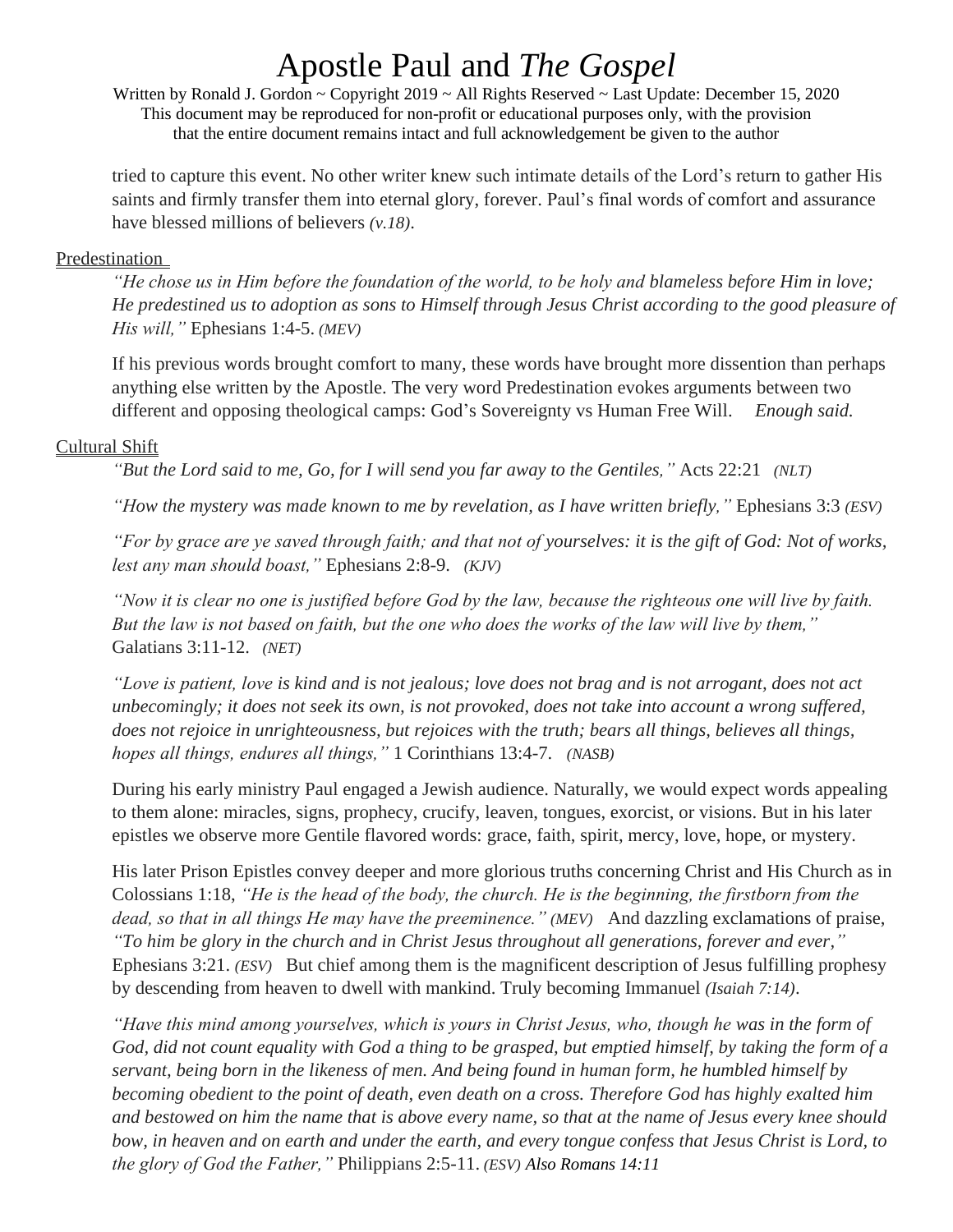Written by Ronald J. Gordon ~ Copyright 2019 ~ All Rights Reserved ~ Last Update: December 15, 2020 This document may be reproduced for non-profit or educational purposes only, with the provision that the entire document remains intact and full acknowledgement be given to the author

Understandably, confined to prison quarters and sadly denied freedom to travel, Paul had the quietude which allowed him to think and visualize, contemplate and meditate in peace. Colossians being the most general of these prison letters and Ephesians certainly the most formal.

### Practical Advice

Jesus bestowed upon Paul many appearances, visions, revelations, through which he was granted an enviable relationship that few modern-day Christians could not possibly enjoy. Paul was blessed to experience an intimacy with Jesus that enabled him to virtually become a human mouthpiece for Christ. Paul shares many practical ways that can enable us to live more faithfully to the expectations of a holy and loving God. Through his close relationship with the Lord, we are blessed to receive his wisdom.

*"I beseech you therefore, brethren, by the mercies of God, that ye present your bodies a living sacrifice, holy, acceptable unto God, which is your reasonable service. And be not conformed to this world: but be ye transformed by the renewing of your mind, that ye may prove what is that good, and acceptable, and perfect, will of God,"* Romans 12:1-2. *(KJV)*

*"So, I say, live by the Spirit, and you will never fulfill the desires of the flesh,"* Galatians 5:16. *(ISV)*

*"If we live in the Spirit, let us also walk in the Spirit,"* Galatians 5:25. *(KJV)*

*"But the fruit of the Spirit is love, joy, peace, patience, kindness, goodness, faith, gentleness, selfcontrol. Against such things there is no law.,"* Galatians 5:22-23. *(HCSB)*

*"Or do you not know that your body is the temple of the Holy Spirit who is in you, whom you have from God, and you are not your own?"* 1 Corinthians 6:19. *(NET)*

*"For if you live according to the flesh, you will die, but if through the Spirit you put to death the deeds of the body, you will live,"* Romans 8:13. *(MEV)*

### Advanced Revelations

*"I knew a man in Christ over fourteen years ago—whether in the body or out of the body I cannot tell, God knows—such a one was caught up to the third heaven. And I knew that such a man—whether in the body or out of the body I cannot tell, God knows— was caught up into paradise and heard inexpressible words not permitted for a man to say. Of such a person, I will boast. Yet of myself I will not boast, except in my weaknesses,"* 2 Corinthians 12:2-5. *(MEV)*

*"God was performing extraordinary miracles by Paul's hands, so that even facecloths or work aprons that had touched his skin were brought to the sick, and the diseases left them, and the evil spirits came out of them,"* Acts 19:11-12 *(HCSB).*

*"Therefore, it is said, when he ascended on high, he made captivity itself a captive; he gave gifts to his people. When it says, 'He ascended,' what does it mean but that he had also descended into the lower parts of the earth? He who descended is the same one who ascended far above all the heavens, so that he might fill all things,"* Ephesians 4:8-10. *(NRSV)*

*"And lest I should be exalted above measure through the abundance of the revelations, there was given to me a thorn in the flesh, the messenger of Satan to buffet me, lest I should be exalted above measure,"* 2 Corinthians 12:7. *(KJV)*